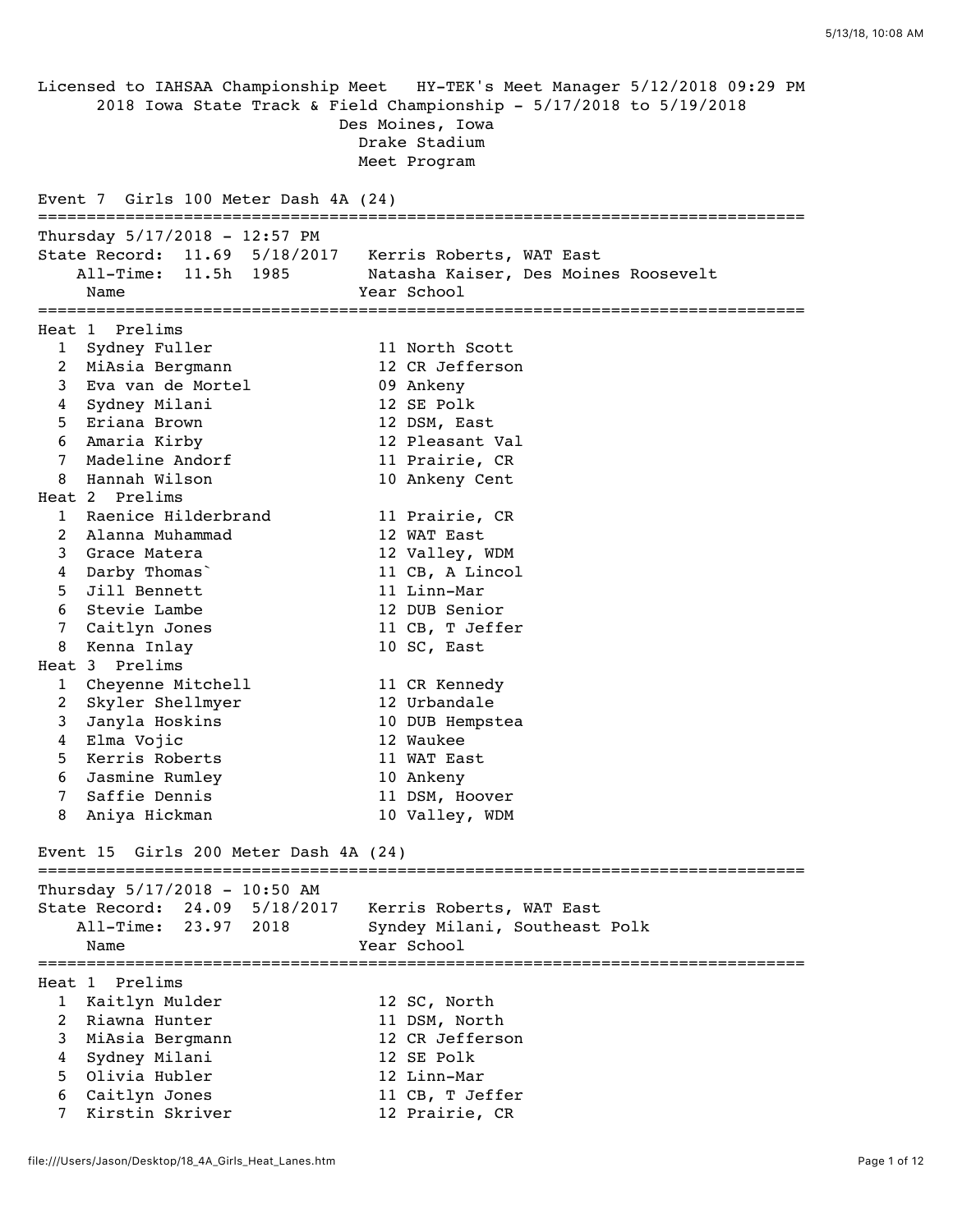| 8                     | Madison Eberhart<br>Heat 2 Prelims    |             | 12 Clinton                    |
|-----------------------|---------------------------------------|-------------|-------------------------------|
| $\mathbf{1}$          | Ainsley Schlicher                     |             | 09 Waukee                     |
| $\mathbf{2}^{\prime}$ | Erin McQuillen                        |             | 11 Bettendorf                 |
| 3                     | Grace Matera                          |             | 12 Valley, WDM                |
| 4                     | Darby Thomas                          |             | 11 CB, A Lincol               |
| 5                     | Juru Okwaramoi                        |             | 11 Dowling Cath               |
| 6                     | Cheyenne Mitchell                     |             | 11 CR Kennedy                 |
| 7                     | Lina Sakabu                           |             | 11 DSM, Hoover                |
| 8                     | Morgan Sterrett                       |             | 11 Cedar Falls                |
|                       | Heat 3 Prelims                        |             |                               |
| $\mathbf{1}$          | Lineya Wells                          |             | 09 SC, East                   |
| 2                     | Jasmine Rumley                        |             | 10 Ankeny                     |
| 3                     | Chell Claire                          |             | 12 DSM, Rooseve               |
| 4                     | Jill Bennett                          |             | 11 Linn-Mar                   |
| 5                     | Eriana Brown                          |             | 12 DSM, East                  |
| 6                     | Stevie Lambe                          |             | 12 DUB Senior                 |
| 7                     | Gretta Hartz                          |             | 10 SE Polk                    |
| 8                     | Kathryn Pierick                       |             | 10 Dowling Cath               |
|                       |                                       |             |                               |
|                       | Event 23 Girls 400 Meter Dash 4A (24) |             |                               |
|                       | Thursday 5/17/2018 - 1:30 PM          |             |                               |
|                       | State Record: 54.84 5/18/2017         |             | Payton Wensel, Linn-Mar       |
|                       | All-Time: 53.70 2018                  |             | Sydney Milani, Southeast Polk |
|                       | Name                                  | Year School |                               |
|                       | Section 1 Timed Finals                |             |                               |
| $\mathbf{1}$          | Sophie Curtis                         |             | 10 Pleasant Val               |
| $2^{\circ}$           | Anna Giudici                          |             | 12 Dowling Cath               |
|                       | 3 Ainsley Schlicher                   |             | 09 Waukee                     |
| 4                     | Julia Benson                          |             | 12 Waukee                     |
| 5                     | Rachel Nagel                          |             | 10 CR Jefferson               |
| 6                     | Claire Wubben                         |             | 12 Ankeny Cent                |
| 7                     | Paige Kvale                           |             | 12 Cedar Falls                |
| 8                     | Emma Johnson                          |             | 11 Bettendorf                 |
|                       | Section 2 Timed Finals                |             |                               |
| $\mathbf 1$           | Kierra Bishop                         |             | 11 Ottumwa                    |
| $\overline{a}$        | Angel Baylark                         |             | 10 Burlington                 |
| 3                     | Kirstin Skriver                       |             | 12 Prairie, CR                |
| 4                     | Dee Dee Pryor                         |             | 11 Urbandale                  |
| 5                     | Natalie Clement                       |             | 10 SE Polk                    |
| 6                     | Kate Timboe                           |             | 11 Dowling Cath               |
| 7                     | Riawna Hunter                         |             | 11 DSM, North                 |
| 8                     | Megan Witte                           |             | 10 Lewis Centra               |
|                       | Section 3 Timed Finals                |             |                               |
| $\mathbf{1}$          | Breazi Preston                        |             | 12 DSM, Hoover                |
| $\overline{a}$        | Kaitlyn Mulder                        |             | 12 SC, North                  |
| 3                     | Lauren Van Dyke                       |             | 12 SC, East                   |
| 4                     | Sydney Milani                         |             | 12 SE Polk                    |
| 5                     | Payton Wensel                         |             | 12 Linn-Mar                   |
| 6                     | Stevie Lambe                          |             | 12 DUB Senior                 |
| 7                     | Grace Bookin-Nosbisch                 |             | 10 Ottumwa                    |
| 8                     | Bailey Blake                          |             | 10 Indianola                  |
|                       |                                       |             |                               |

Event 31 Girls 800 Meter Run 4A (24)

## ===============================================================================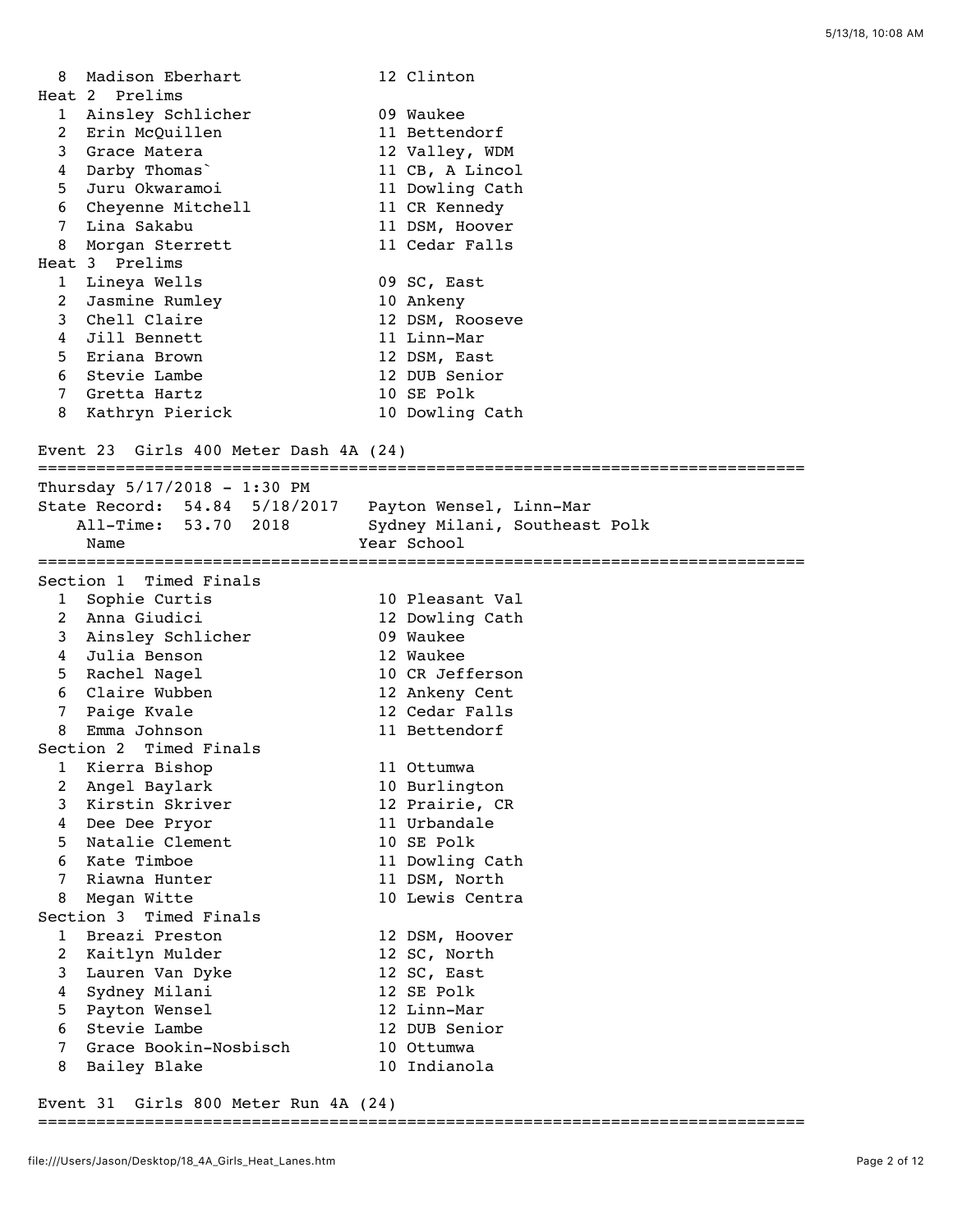Saturday 5/19/2018 - 11:00 AM State Record: 2:08.15 5/21/2011 Shelby Houlihan, SC, East All-Time: 2:07.18 2016 Joy Ripslinger, Assumption, Dav  $\frac{1}{2}$   $\frac{1}{2}$   $\frac{1}{2}$   $\frac{1}{2}$   $\frac{1}{2}$   $\frac{1}{2}$   $\frac{1}{2}$   $\frac{1}{2}$   $\frac{1}{2}$   $\frac{1}{2}$   $\frac{1}{2}$   $\frac{1}{2}$   $\frac{1}{2}$   $\frac{1}{2}$   $\frac{1}{2}$   $\frac{1}{2}$   $\frac{1}{2}$   $\frac{1}{2}$   $\frac{1}{2}$   $\frac{1}{2}$   $\frac{1}{2}$   $\frac{1}{2}$  =============================================================================== Section 1 Timed Finals 1 Breanna Vermeer 10 Bettendorf 2 Sydney Milani 12 SE Polk 3 Abby Riley 11 Pleasant Val 4 Mackenzie Michael 10 Cedar Falls 5 Lauren Miller 11 DUB Senior 6 Abbi Lafrenz 10 North Scott 7 Kayla Owens 10 Urbandale 8 Caroline Ross 12 Cedar Falls 9 Rachel Rhoads 11 Newton 10 Mackenzie Laughlin 12 Johnston 11 Meghan Trimble 12 Ankeny 12 Emma Holesinger 10 DUB Hempstea Section 2 Timed Finals 1 Bailey Nock 12 IC, West 2 Logan Akason 12 Waukee 3 Deniz Ince 11 IC, West 4 Lily Campbell 12 Waukee 5 Allison Bookin-Nosbisch 10 Ottumwa 6 Lauren Van Dyke 12 SC, East 7 Carollin Mellin 10 Ottumwa 8 Kelsey Schweizer 11 Dowling Cath 9 Jadyn Forbes 11 Indianola 10 Macy Gaskill 09 Urbandale 11 Megan Fleming 11 DSM, Rooseve 12 Sydnee Miller 11 Dowling Cath Event 39 Girls 1500 Meter Run 4A (24) =============================================================================== Saturday 5/19/2018 - 3:07 PM State Record: 4:27.76 5/23/2015 Stephanie Jenks, Linn-Mar All-Time: 4:26.39 2011 Shelby Houlihan, Sioux City East Name **Year** School =============================================================================== Section 1 Timed Finals 1 Helen Gould 11 Valley, WDM 2 Bailey Nock 12 IC, West 3 Lilly Geelan 09 Linn-Mar 4 Sydney Schaffer 10 Waukee 5 Logan Akason 12 Waukee 6 Brooklyn McKee 10 Johnston 7 Jessica McKee 12 Johnston 8 Isabel Buchanan 12 DSM, Rooseve 9 Deniz Ince 11 IC, West 10 Ella Popenhagen 10 CR Kennedy 11 Emma Gordon 12 Ankeny Cent 12 Magda McGowan 09 SE Polk 13 Mallory Lafever 11 Pleasant Val 14 Jaine Meilander 11 Dowling Cath 15 Paige Blackford 11 SE Polk 16 Reagan Gorman 11 CR Washingto 17 Hannah Brown 10 DUB Hempstea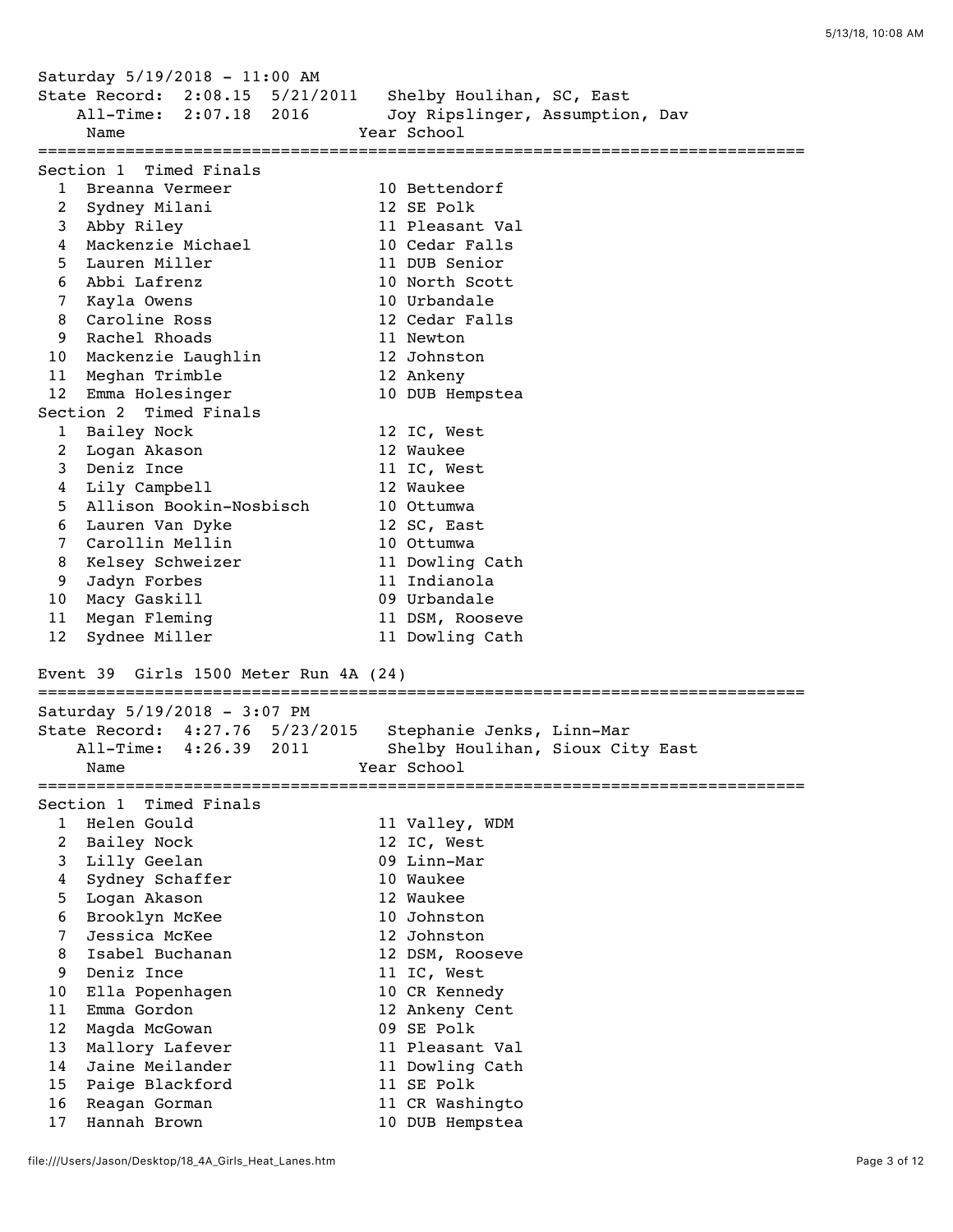18 Mia Rampton 12 DUB Senior 19 Claire Edmondson 10 DUB Senior 20 Savana Alt 09 Ankeny Cent 21 Trinity Borland 12 Bettendorf 22 Emma Davison 12 Mason City 23 Molly Flood 12 Dowling Cath 24 Mackenzie Michael 10 Cedar Falls Event 47 Girls 3000 Meter Run 4A (24) =============================================================================== Thursday 5/17/2018 - 9:55 AM State Record: 9:24.67 5/22/2014 Stephanie Jenks, Linn-Mar All-Time: 9:24.67 5/22/2014 Stephanie Jenks, Linn-Mar Name Year School =============================================================================== Section 1 Timed Finals 1 Hannah Brown 10 DUB Hempstea 2 Claire Edmondson 10 DUB Senior 3 Sydney Schaffer 10 Waukee 4 Jessica McKee 12 Johnston 5 Brooklyn McKee 10 Johnston 6 Deniz Ince 11 IC, West 7 Bailey Nock 12 IC, West 8 Peyton Kelderman 09 Waukee 9 Reagan Gorman 11 CR Washingto 10 Helen Gould 11 Valley, WDM 11 Alex Robran 12 Ankeny 12 Micah Poellet 09 Linn-Mar 13 Izzy Gorton 09 DUB Senior 14 Amelia Morrow 12 IC, City Hig 15 Anna Hertz 12 Cedar Falls 16 Heather Hostager 12 DUB Hempstea 17 Trinity Borland 12 Bettendorf 18 Maddy Minard 11 Pleasant Val 19 Jeanne Peters 10 Ankeny Cent 20 Lauren Buechel 10 Pleasant Val 21 Abby Huls 10 Urbandale 22 Esti Brady 10 IC, City Hig 23 Madison Larsen 12 Cedar Falls 24 Bella Heidesch 11 Dowling Cath Event 55 Girls 100 Meter Hurdles 4A (24) =============================================================================== Friday 5/18/2018 - 10:10 AM State Record: 14.27 5/23/2014 Mary Young, Urbandale All-Time: 13.90 4/13/2010 Alex Gochenour, Logan-Mag. Name Year School =============================================================================== Heat 1 Prelims 1 Sydney Davis 12 Cedar Falls 2 Kitra Bell 12 IC, West 3 Elayna Bahl 12 Epworth, WD 4 Sydney Winger 12 Waukee 5 Cassie Yardley 12 Valley, WDM 6 Mira Bacille 10 Dowling Cath 7 Chana Northrup 10 Linn-Mar 8 Jaeda Bowling 1988 1998 Bettendorf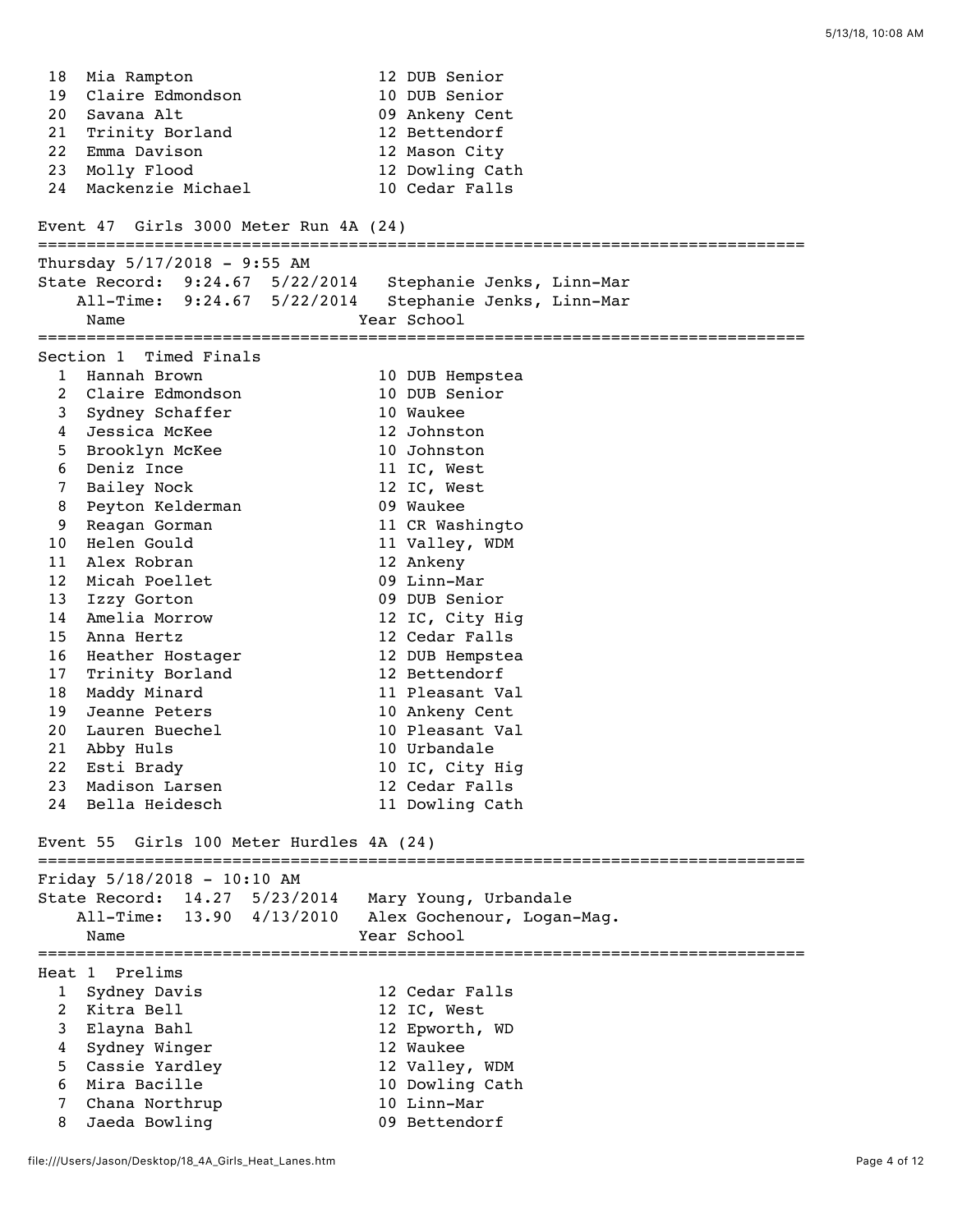|                 | Heat 2 Prelims                                    |                              |
|-----------------|---------------------------------------------------|------------------------------|
|                 | 1 Ellie Spelhaug                                  | 12 Pleasant Val              |
| $\overline{2}$  | Malea Daugherty                                   | 10 Ankeny                    |
| 3               | Katie Petersen                                    | 10 Ankeny Cent               |
|                 | 4 Isabel Ingram                                   | 12 Ames                      |
| 5.              | McKenna Davidson                                  | 12 SE Polk                   |
| 6               | Esther Ubadigbo                                   | 10 DSM, Rooseve              |
| $7^{\circ}$     | Rayna Sickels                                     | 09 Indianola                 |
| 8               | Hayley Hartman                                    | 12 CB, A Lincol              |
|                 | Heat 3 Prelims                                    |                              |
|                 | 1 Caroline Schaeckenbach                          | 10 IC, City Hig              |
| $2^{\circ}$     | Grace Burken                                      | 12 Cedar Falls               |
| 3               | Najat Bresh                                       | 11 DSM, East                 |
| 4               | MiAsia Bergmann                                   | 12 CR Jefferson              |
| 5               | Juru Okwaramoi                                    | 11 Dowling Cath              |
| 6               | Anna Keplinger                                    | 12 Waukee                    |
| $7\degree$      | Peyton Steva                                      | 11 IC, West                  |
| 8               | Macee Buss                                        | 12 Ames                      |
|                 |                                                   |                              |
|                 | Event 60 Girls 400 Meter Hurdles 4A (24)          |                              |
|                 |                                                   |                              |
|                 | Friday $5/18/2018 - 11:50$ AM                     |                              |
|                 | State Record: 1:00.82 5/18/2008                   | AG Bradford, Davenport North |
|                 | $All-Time:$<br>57.3h 1975                         | Debbie Esser, Woodbine       |
|                 | Name                                              | Year School                  |
|                 |                                                   |                              |
|                 | Section 1 Timed Finals                            |                              |
|                 | 1 Ashely Donovan                                  | 11 DUB Senior                |
|                 | 2 Lillian Reynolds                                | 09 IC, City Hig              |
|                 | 3 Sarah Bosch                                     | 11 Ankeny                    |
|                 | 4 Sydney Davis                                    | 12 Cedar Falls               |
|                 | 5 Anna Keplinger                                  | 12 Waukee                    |
|                 | 6 Emily Wood                                      | 09 Pleasant Val              |
| $7^{\circ}$     | Pattanasia Wilson                                 | 09 DSM, Hoover               |
| 8               | Lauren Dirth                                      | 10 Muscatine                 |
|                 | Section 2 Timed Finals                            |                              |
| 1               | Hayley Hartman                                    | 12 CB, A Lincol              |
|                 | 2 Karri Pippett                                   | 12 Ankeny Cent               |
| 3               | Jolynn Harris                                     | 12 DSM Lincoln               |
| 4               | Anna Giudici                                      | 12 Dowling Cath              |
| 5               | Paige Hanson                                      | 12 SC, East                  |
| 6               | Mya Moore                                         | 10 Valley, WDM               |
| $7\overline{ }$ | Kiara Malloy-Salgado                              | 09 IC, West                  |
| 8               | Rachel Berkland                                   | 12 Newton                    |
|                 | Section 3 Timed Finals                            |                              |
| 1               | Grace Larkins                                     | 09 SE Polk                   |
| $\overline{a}$  | Clare Basala                                      | 09 Pleasant Val              |
|                 | 3 Skyler Shellmyer                                | 12 Urbandale                 |
| 4               | Payton Wensel                                     | 12 Linn-Mar                  |
| 5               | Isabel Ingram                                     | 12 Ames                      |
| 6               | Caroline Schaeckenbach                            | 10 IC, City Hig              |
| 7               | Dee Dee Pryor                                     | 11 Urbandale                 |
| 8               | Kate Bannister                                    | 11 Waukee                    |
|                 |                                                   |                              |
|                 | Event 69 Girls 4x100 Meter Shuttle Hurdle 4A (24) |                              |

## ===============================================================================

Thursday 5/17/2018 - 9:20 AM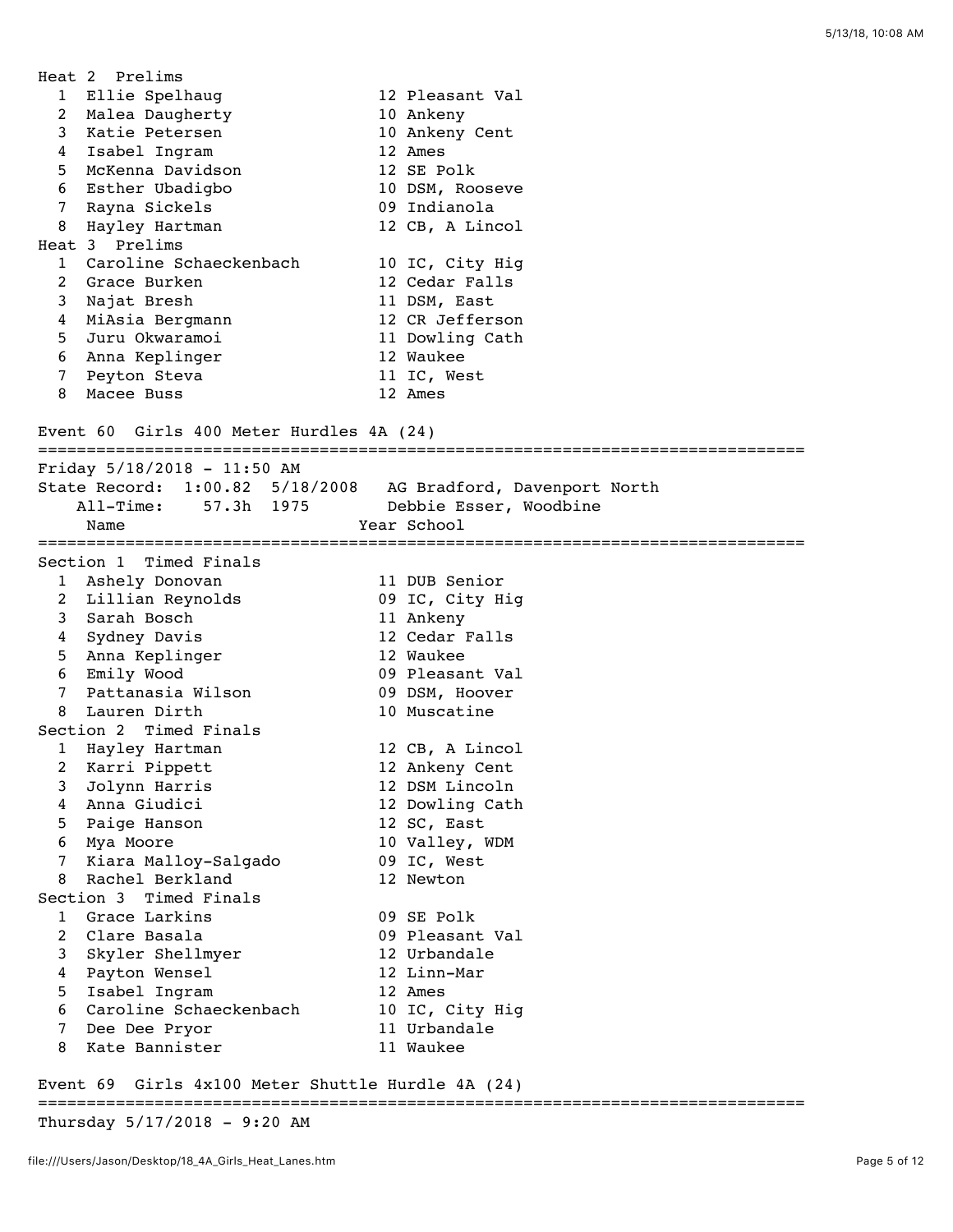```
State Record: 1:00.61 5/18/2017 Waukee, Waukee 
                         S Winger, M Gray, L Nelson, H Schau 
     All-Time: 1:00.61 5/18/2017 Waukee, Waukee 
                         S Winger, M Gray, L Nelson, H Schau 
      School 
===============================================================================
Heat 1 Prelims
  1 CR Kennedy 
   3 Waukee 
   5 DSM, Roosevelt 
  7 CR Jefferson 
Heat 2 Prelims
  1 Linn-Mar 
   3 Ames 
   5 Pleasant Valley 
  7 Burlington 
Heat 3 Prelims
  1 Indianola 
   3 Cedar Falls 
   5 CB, A Lincoln 
  7 North Scott 
Heat 4 Prelims
  1 Bettendorf 
   3 Ankeny Cent 
   5 Valley, WDM 
  7 Prairie, CR 
Heat 5 Prelims
   1 Newton 
   3 IC, West 
   5 IC, City High 
   7 Muscatine 
Heat 6 Prelims
   1 Ankeny 
   3 Dowling Cath 
   5 SE Polk 
   7 Johnston 
Event 76 Girls 4x100 Meter Relay 4A (24)
===============================================================================
Friday 5/18/2018 - 12:50 PM
State Record: 47.89 5/19/2010 Iowa City West, Iowa City West 
                      M Cronbaugh, C Hoagland, S Williams, J Gehrke 
     All-Time: 47.55 4/28/2012 DM, Roosevelt; CR Jeff, DMR, CRJ 
      School 
===============================================================================
Heat 1 Prelims
   1 Burlington 
   2 Dowling Cath 
   3 WAT East 
   4 Ankeny 
   5 WAT West 
   6 DUB Hempstead 
   7 Urbandale 
  8 CR Kennedy 
Heat 2 Prelims
  1 Bettendorf 
   2 Linn-Mar
```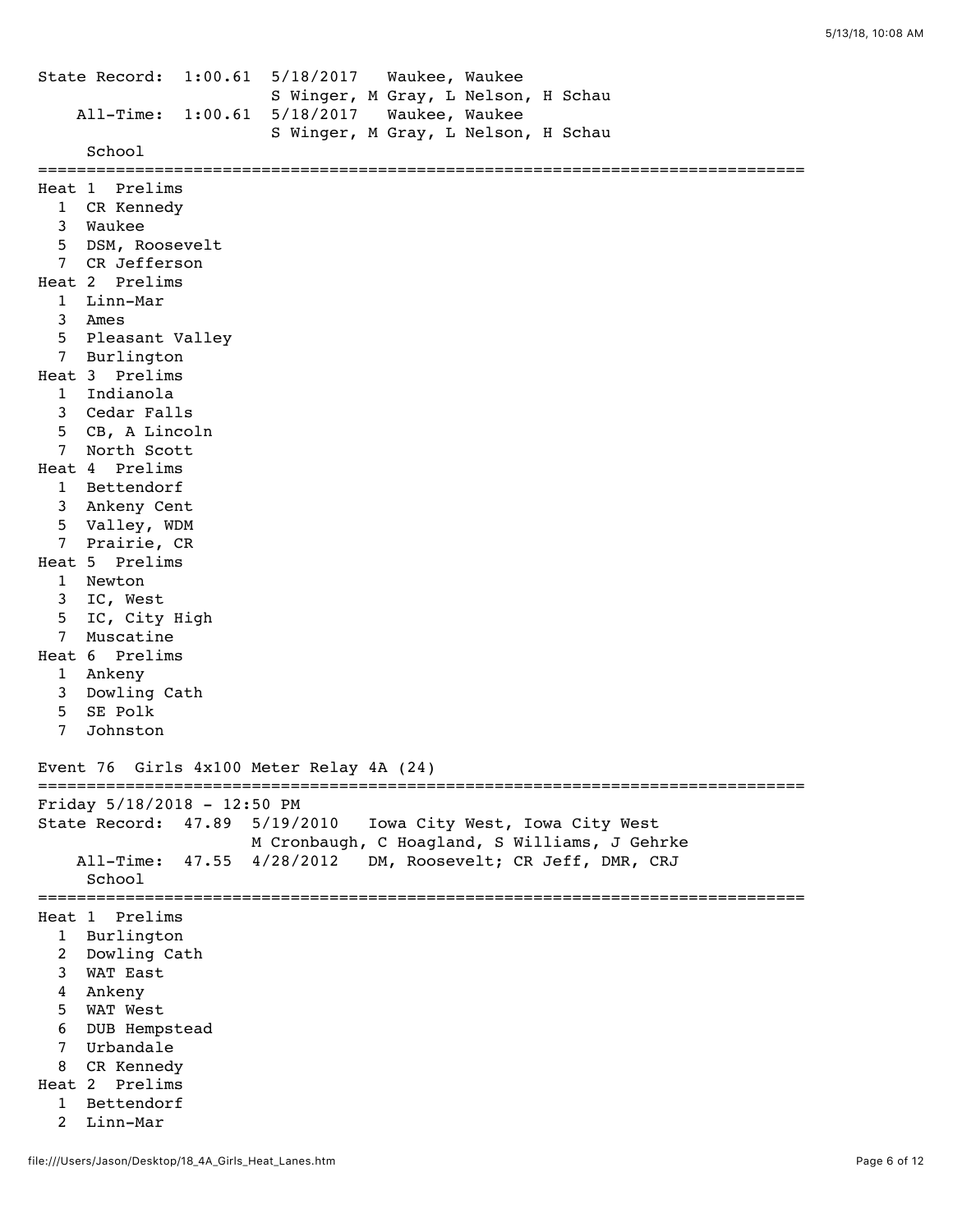```
 3 DSM, Hoover 
   4 Pleasant Valley 
   5 Ames 
   6 Prairie, CR 
   7 Epworth, WD 
   8 DSM Lincoln 
Heat 3 Prelims
   1 North Scott 
   2 Ankeny Cent 
   3 Valley, WDM 
   4 Waukee 
   5 Cedar Falls 
   6 IC, City High 
   7 SC, East 
   8 IC, West 
Event 84 Girls 4x200 Meter Relay 4A (24)
===============================================================================
Friday 5/18/2018 - 11:05 AM
State Record: 1:39.24 5/22/2015 CR Jefferson, CR Jefferson 
                         A Ranschau, J Blue, M Meese, L Schneekloth 
     All-Time: 1:39.24 5/22/2015 CR Jefferson, CR Jefferson 
                        A Ranschau, J Blue, M Meese, L Schneekloth 
     School 
===============================================================================
Section 1 Timed Finals
   1 Linn-Mar 
   2 Clinton 
   3 Prairie, CR 
   4 Burlington 
   5 SE Polk 
   6 Johnston 
   7 DSM, Roosevelt 
   8 Ankeny 
Section 2 Timed Finals
   1 DUB Hempstead 
   2 Epworth, WD 
   3 DSM, East 
   4 DSM, Hoover 
   5 Valley, WDM 
   6 Bettendorf 
   7 IC, City High 
   8 WAT East 
Section 3 Timed Finals
   1 WAT West 
   2 Dowling Cath 
   3 Cedar Falls 
   4 Pleasant Valley 
   5 Ames 
   6 Waukee 
   7 SC, East 
   8 Ankeny Cent 
Event 92 Girls 4x400 Meter Relay 4A (24)
===============================================================================
Friday 5/18/2018 - 1:40 PM
State Record: 3:48.49 5/20/2009 Sioux City East, Sioux City East
```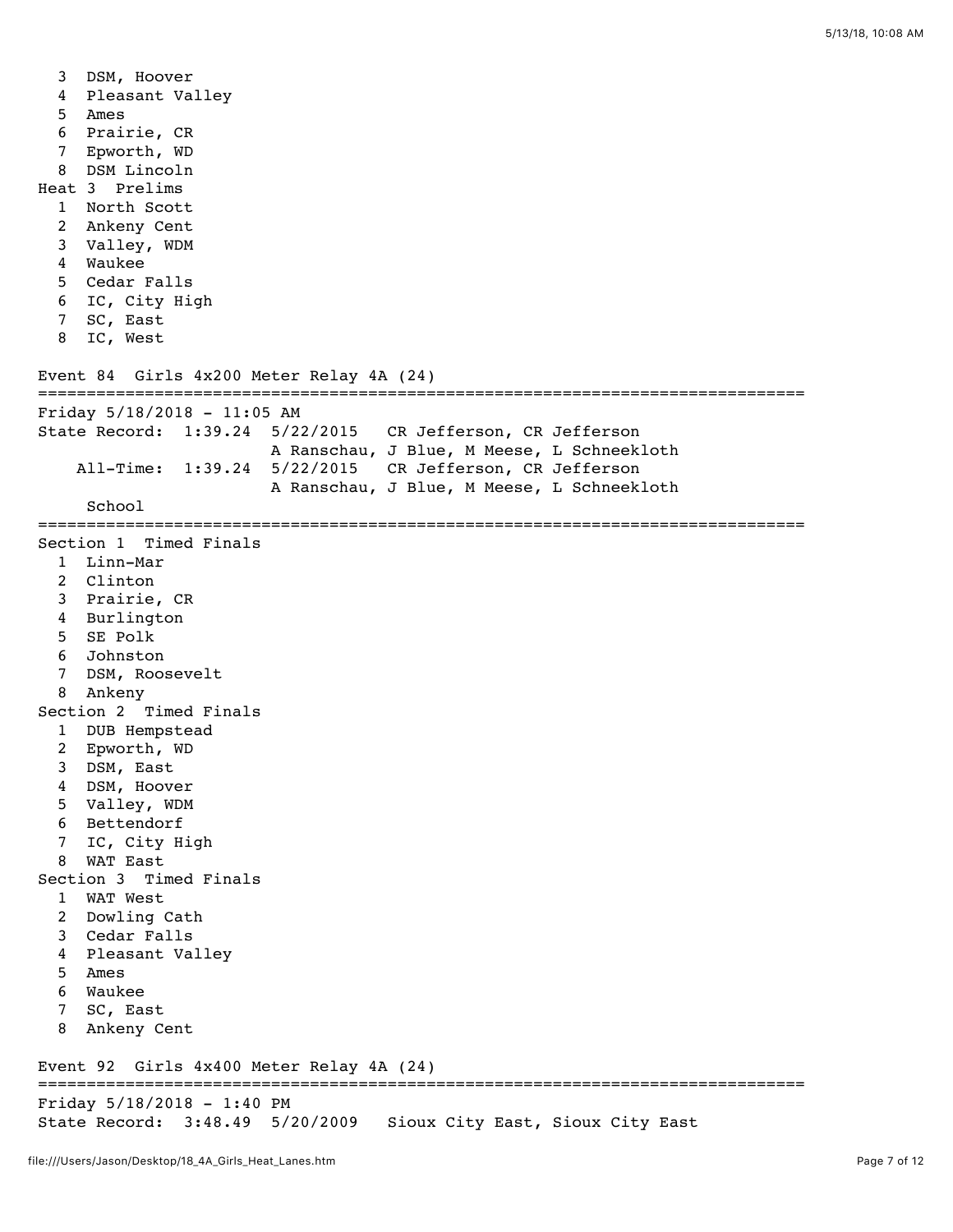|                                                                                                                                       |                                                                                                                                                                                                                                                                                                                                                                                                                   |              | All-Time: 3:48.39 5/23/2009     |                      | S Houlihan, R Mikulicz, E McCarthy, E Dougherty<br>Sioux City, East, Sioux City, E<br>S Houlihan, R Mikulicz, E McCarthy, E Dougherty |  |
|---------------------------------------------------------------------------------------------------------------------------------------|-------------------------------------------------------------------------------------------------------------------------------------------------------------------------------------------------------------------------------------------------------------------------------------------------------------------------------------------------------------------------------------------------------------------|--------------|---------------------------------|----------------------|---------------------------------------------------------------------------------------------------------------------------------------|--|
|                                                                                                                                       | School                                                                                                                                                                                                                                                                                                                                                                                                            |              |                                 |                      |                                                                                                                                       |  |
| 2<br>3<br>4<br>5<br>6<br>7<br>8<br>$\mathbf{1}$<br>2<br>3<br>4<br>5<br>6<br>7<br>8<br>$\mathbf{1}$<br>2<br>3<br>4<br>5<br>6<br>7<br>8 | Heat 1 Prelims<br>1 Linn-Mar<br>Indianola<br>Pleasant Valley<br>SE Polk<br>Epworth, WD<br>Johnston<br>Ankeny Cent<br>Ankeny<br>Heat 2 Prelims<br>DUB Hempstead<br>DSM, Hoover<br>IC, City High<br>DSM, Roosevelt<br>Cedar Falls<br>Bettendorf<br>Prairie, CR<br>CB, A Lincoln<br>Heat 3 Prelims<br>DSM Lincoln<br>Dowling Cath<br>SC, East<br>Waukee<br>Ottumwa<br>Ames<br>WAT West<br>Lewis Central<br>Event 100 |              | Girls 4x800 Meter Relay 4A (24) |                      |                                                                                                                                       |  |
|                                                                                                                                       |                                                                                                                                                                                                                                                                                                                                                                                                                   |              |                                 |                      |                                                                                                                                       |  |
|                                                                                                                                       | Thursday 5/17/2018 - 11:45 AM<br>State Record: 9:09.90<br>$All-Time:$<br>School                                                                                                                                                                                                                                                                                                                                   | 9:09.09      | 5/19/2016<br>2001               | Urbandale, Urbandale | M Cole, T Moreno, J Noah, E Prescott<br>Iowa City West, Iowa City West                                                                |  |
| 1<br>$\overline{2}$<br>3<br>4<br>5<br>6<br>7<br>8<br>9<br>10<br>11<br>12<br>1<br>$\overline{2}$                                       | Section 1 Timed Finals<br>Johnston<br>Epworth, WD<br>Urbandale<br>DUB Senior<br>Pleasant Valley<br>DUB Hempstead<br>Linn-Mar<br>Muscatine<br>Prairie, CR<br>CB, A Lincoln<br>SC, North<br>Ames<br>Section 2<br>IC, City High<br>Ankeny Cent                                                                                                                                                                       | Timed Finals |                                 |                      |                                                                                                                                       |  |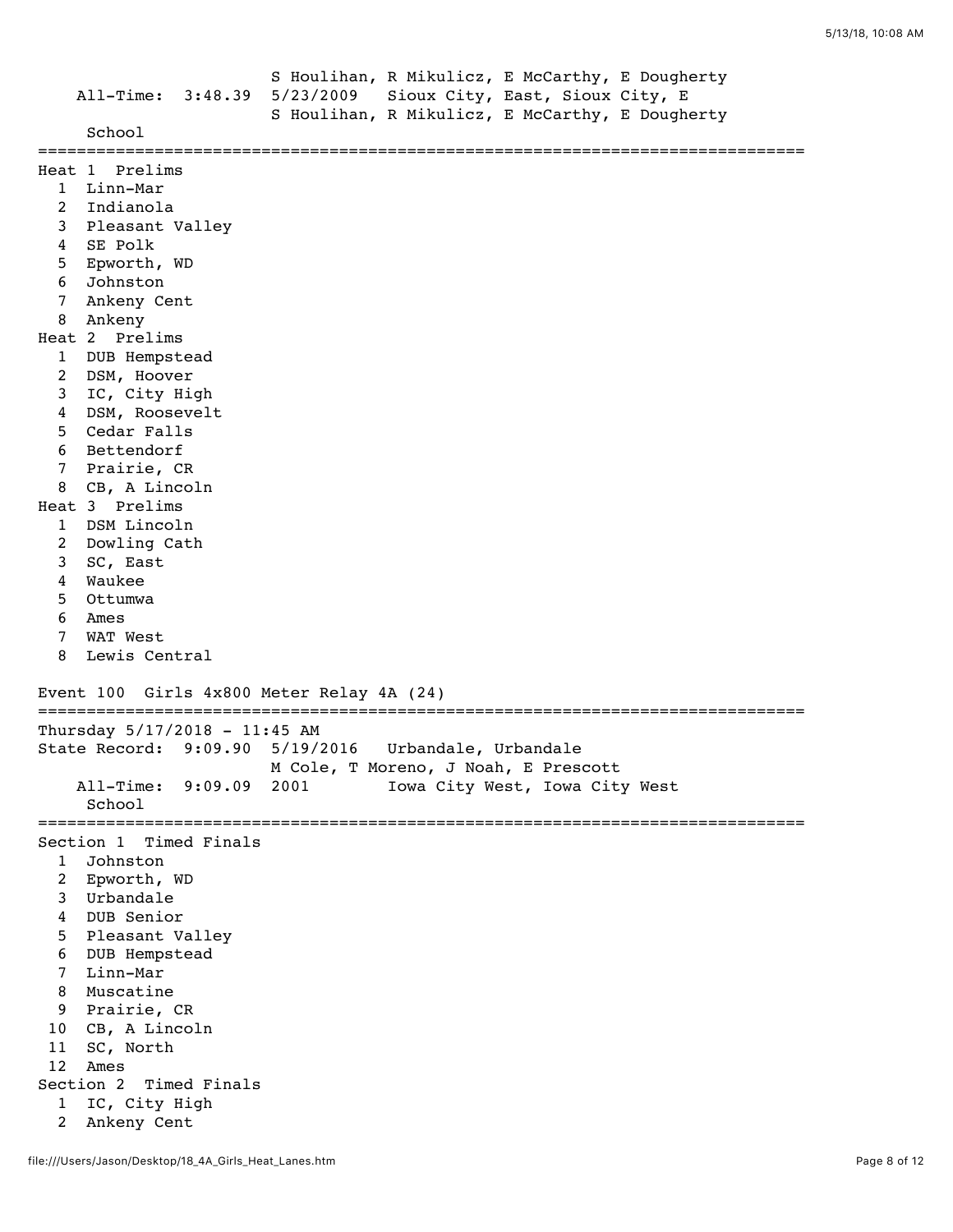3 SE Polk 4 Ottumwa 5 Waukee 6 IC, West 7 Dowling Cath 8 CR Kennedy 9 DSM, Roosevelt 10 Bettendorf 11 Ankeny 12 Cedar Falls Event 114 Girls 800 Sprint Medley 4A (24) =============================================================================== Saturday 5/19/2018 - 9:36 AM State Record: 1:44.89 5/23/2015 Pleasant Valley, Pleasant Val E Paul, J Simon, E Whigham, A Swanson All-Time: 1:44.89 5/23/2015 Pleasant Valley, Pleasant Valley E Paul, J Simon, E Whigham, A Swanson School =============================================================================== Section 1 Timed Finals 1 Ankeny 2 DSM, Roosevelt 3 WAT West 4 Indianola 5 North Scott 6 Johnston 7 Bettendorf 8 DUB Hempstead Section 2 Timed Finals 1 Valley, WDM 2 Epworth, WD 3 IC, City High 4 Urbandale 5 SC, East 6 SE Polk 7 Ankeny Cent 8 Cedar Falls Section 3 Timed Finals 1 DSM, Hoover 2 Dowling Cath 3 Pleasant Valley 4 Linn-Mar 5 Burlington 6 Waukee 7 Ames 8 Prairie, CR Event 122 Girls High Jump 4A (24) =============================================================================== Thursday 5/17/2018 - 11:30 AM State Record: 5-08.25 5/19/2009 Khanishah Williams, Burlington All-Time: 6-01 2010 Hannah Wilms, Dike-NH Name Year School =============================================================================== Flight 1 Finals 1 Cassie Hermsen 12 Epworth, WD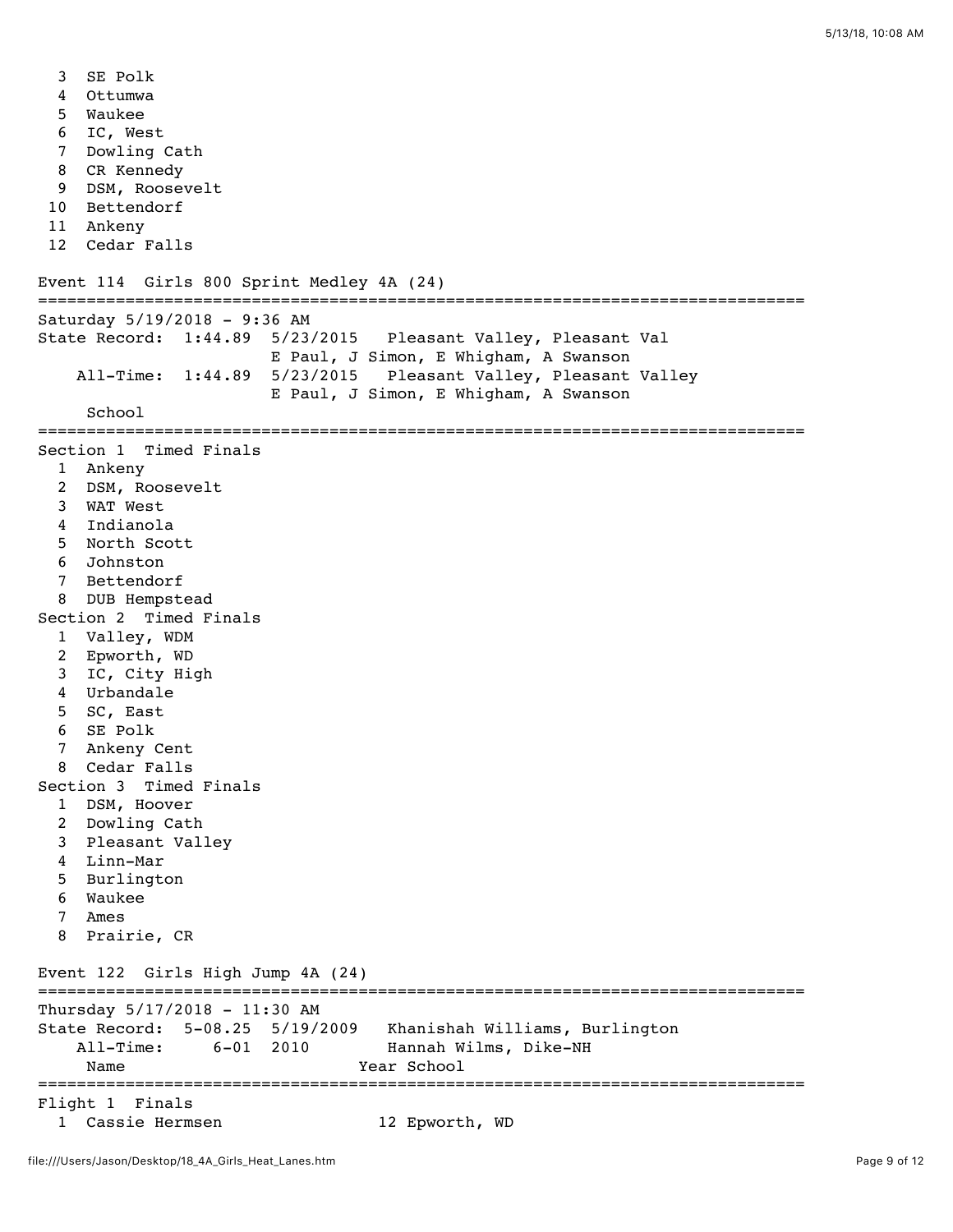| 2                     | Olivia Nahas                      | 09 Dowling Cath                  |
|-----------------------|-----------------------------------|----------------------------------|
| 3                     | Monyjok Aywak                     | 12 Dowling Cath                  |
| 4                     | Sydney McNeeley                   | 09 SE Polk                       |
| 5                     | Kennady Mills                     | 09 SE Polk                       |
| 6                     | Leah Tietjens                     | 09 Ames                          |
| 7                     | Erin McGrath                      | 12 DUB Hempstea                  |
| 8                     | Regan Mazour                      | 12 Marshalltown                  |
| 9                     | Tatiana Hodges-Johnson            | 11 DSM, East                     |
| 10                    | Taylor Peterson                   | 11 Prairie, CR                   |
| 11                    | Maddy Beik                        | 12 Muscatine                     |
| 12                    | Kayla Schleifman                  | 09 CB, A Lincol                  |
| 13                    | Auriona Kimbrough                 | 11 Cedar Falls                   |
| 14                    | Carly Boss                        | 11 Waukee                        |
| 15                    | Skyler Presler                    | 10 Linn-Mar                      |
| 16                    | Jenna Wagemester                  | 12 Prairie, CR                   |
| 17                    | Megan Witte                       | 10 Lewis Centra                  |
| 18                    | Piper Watson                      | 12 Mason City                    |
| 19                    | Halley Brocker                    | 12 DSM, Rooseve                  |
| 20                    | Alexis Hayes                      | 12 North Scott                   |
| 21                    | Calea Jones                       | 10 Ankeny Cent                   |
| 22 <sub>2</sub><br>23 | Meghan Prohaska                   | 11 CR Jefferson                  |
| 24                    | Annika Braaten<br>Sara Hoskins    | 10 Bettendorf                    |
|                       |                                   | 10 Pleasant Val                  |
|                       | Event 130 Girls Long Jump 4A (24) |                                  |
|                       | Friday 5/18/2018 - 11:30 AM       |                                  |
|                       | State Record: 19-02.25 2004       | LaNeisha Waller, CR Washington   |
|                       | All-Time: 19-10.25 2014           | Lexus Lovan, Urbandale           |
|                       | Name                              | Year School                      |
|                       |                                   |                                  |
|                       | Flight 1 Finals                   |                                  |
|                       | 1 Ella Cook                       | 09 IC, City Hig                  |
|                       | 2 Lexie Williams                  | 11 Bettendorf                    |
|                       | 3 Catie Brosius                   | 11 Epworth, WD                   |
|                       | 4 Christina Odir                  | 12 Dowling Cath                  |
| 5                     | Chloe Spring                      | 11 SE Polk                       |
|                       | 6 Shamya Jenkins                  | 12 WAT East                      |
| $\overline{7}$        | MaLika Peak-Wallace               | 12 SC, North                     |
| 8                     | Maegan Holt                       | 12 Lewis Centra                  |
| 9                     | Lydia Bettis                      | 10 Waukee                        |
| 10                    | Carli Spelhaug                    | 11 Pleasant Val                  |
| 11                    | Shelby Wilfong                    | 09 CB, A Lincol                  |
| 12                    | Ayana Lindsey                     | 09 IC, City Hig                  |
|                       | Flight 2 Finals                   |                                  |
| 1                     | Cassie Yardley                    | 12 Valley, WDM                   |
| 2                     | Angel Baylark                     | 10 Burlington                    |
| 3                     | Katie Severt                      | 11 IC, West                      |
| 4                     | Erin McQuillen                    | 11 Bettendorf<br>09 Pleasant Val |
| 5                     | Harmony Creasy                    |                                  |
| 6<br>$\overline{7}$   | Kitra Bell<br>Dimia Burrell       | 12 IC, West<br>10 Linn-Mar       |
| 8                     | Alanna Muhammad                   | 12 WAT East                      |
| 9                     | Caitlyn Jones                     | 11 CB, T Jeffer                  |
| 10                    | Emerson Green                     | 10 Cedar Falls                   |
| 11                    | Aaliyah Williams                  | 09 DSM, East                     |
|                       |                                   |                                  |
| 12                    | Darby Thomas                      | 11 CB, A Lincol                  |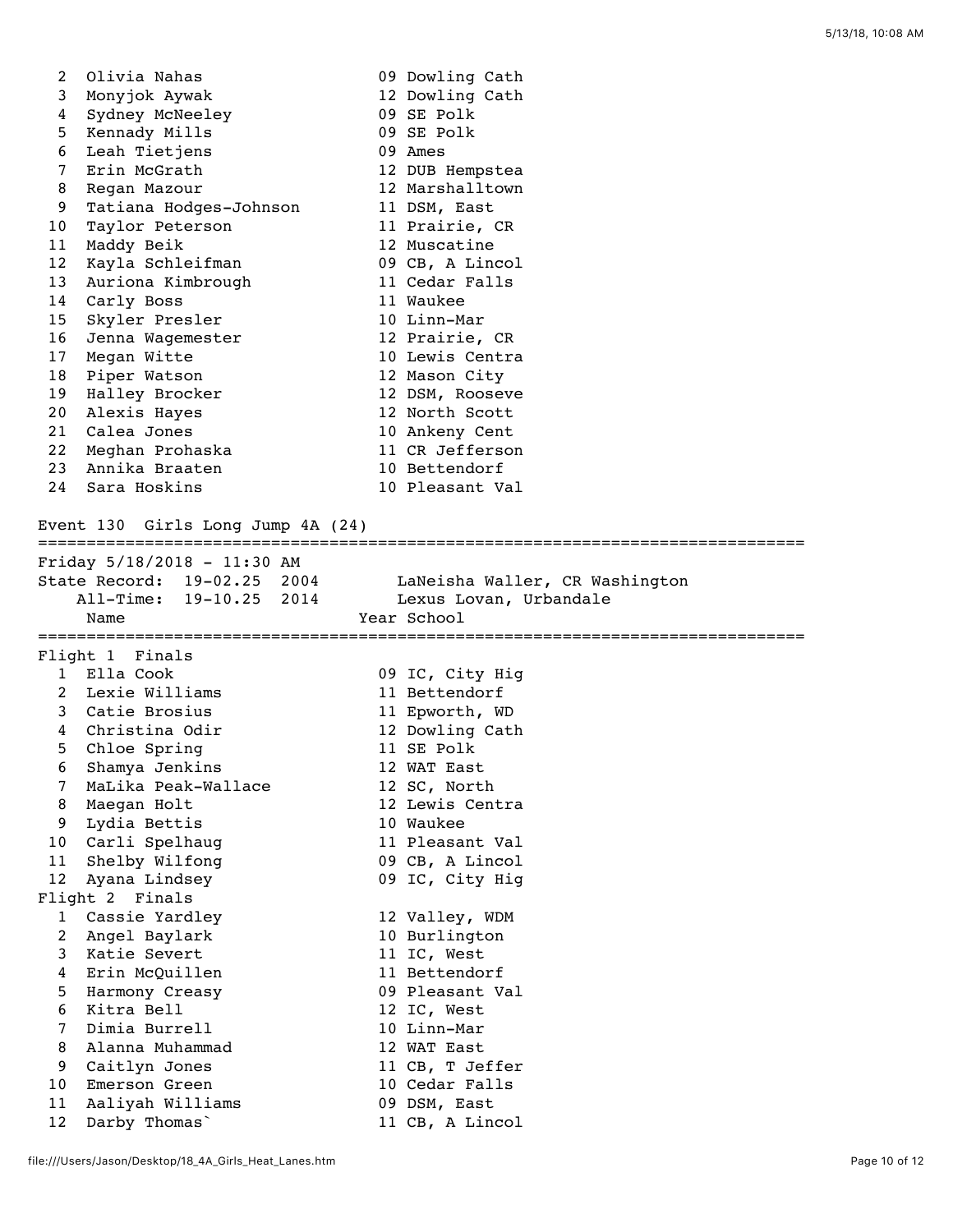Event 138 Girls Discus Throw 4A (24) =============================================================================== Thursday 5/17/2018 - 9:00 AM State Record: 156-04 5/17/2008 Taylor Freeman, Iowa City We All-Time: 179-07 2014 Kiana Phelps, KP-WC Name **Year** School =============================================================================== Flight 1 Finals 1 Jeany Toingar 10 Linn-Mar 2 Grace Metzger 12 Marshalltown 3 Kassie Baker 10 Indianola 4 Ava Bradley 10 DUB Senior 5 Kyra Ikeda 12 Prairie, CR 6 Hanna Gray 11 Johnston 7 Allie Hittner 11 Dowling Cath 8 April Czarnecki 11 Urbandale 9 Hailey Hoogers 11 SC, North 10 Madison Green 10 Valley, WDM 11 Ali Bestell 12 Newton 12 Madison Fleckenstein 11 DUB Hempstea Flight 2 Finals 1 Grace Erpelding 12 Bettendorf 2 Zanila Terrell 11 DVPT, North 3 Alexie Little 10 IC, West 4 Alex Laufenberg 12 Clinton 5 Chandler Haight 12 IC, West 6 Alivia Bauer 10 Indianola 7 Ilah Perez-Johnson 10 Pleasant Val 8 Kaitlyn Morgan 10 Pleasant Val 9 Lauren Payne 10 Lewis Centra 10 Josey Starner 12 CB, T Jeffer 11 Kat Moody 11 Waukee 12 Lea Grady 12 DVPT, Centra Event 146 Girls Shot Put 4A (24) =============================================================================== Friday 5/18/2018 - 9:00 AM State Record: 47-01.50 5/20/2016 Erika Hammond, Clinton All-Time: 53-03.50 1992 Paulette Mitchell, Council Bluffs AL Name Year School =============================================================================== Flight 1 Finals 1 Grace Metzger 12 Marshalltown 2 McKenzie Maahs 12 Epworth, WD 3 Zanila Terrell 11 DVPT, North 4 Mari Shavers 12 WAT West 5 Sarah Goldensoph 12 Clinton 6 Zaylyn Papouchis 11 Johnston 7 Caitlin Spurgin 12 CB, A Lincol 8 April Czarnecki 11 Urbandale 9 Abigail Myers 12 Waukee 10 Kaitlyn Morgan 10 Pleasant Val 11 Donna Lyn Capistrano 11 SE Polk 12 Haley Revell 12 Newton Flight 2 Finals 1 Cindy Gabriel-Flores 11 DVPT, Centra